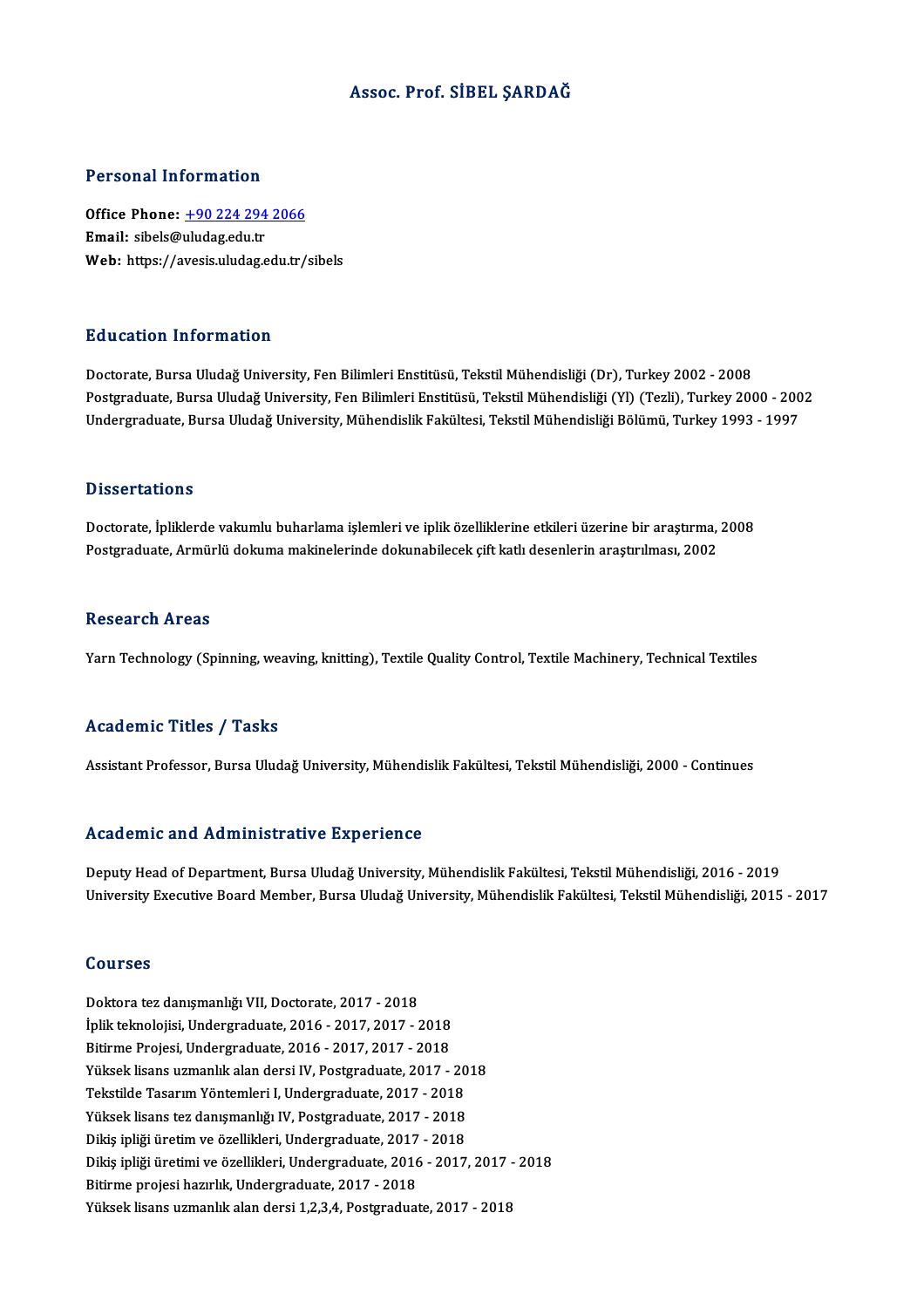Tekstilde tasarım yöntemleri 1, Undergraduate, 2016 - 2017, 2017 - 2018<br>Dektere uzmanlık alan derei VII ve VIII Destersta 2017, 2019 Tekstilde tasarım yöntemleri 1, Undergraduate, 2016 - 2017, 20<br>Doktora uzmanlık alan dersi VII ve VIII, Doctorate, 2017 - 2018<br>İnlikalik esselem Undergraduate, 2016 - 2017, 2017 - 2019 Tekstilde tasarım yöntemleri 1, Undergraduate, 2016 - 2017<br>Doktora uzmanlık alan dersi VII ve VIII, Doctorate, 2017 - 20<br>İplikçilik esasları, Undergraduate, 2016 - 2017, 2017 - 2018<br>Polttora uzmanlık alan dersi Dostanta, 2 Doktora uzmanlık alan dersi VII ve VIII, Doctorate, 2017 - 2018<br>İplikçilik esasları, Undergraduate, 2016 - 2017, 2017 - 2018<br>Doktora uzmanlık alan dersi. Doctorate, 2017 - 2018 İplikçilik esasları, Undergraduate, 2016 - 2017, 2017 - 2018<br>Doktora uzmanlık alan dersi, Doctorate, 2017 - 2018<br>Yüksek lisans tez danışmanlığı 1,2,3,4, Postgraduate, 2017 - 2018<br>İnlik telmolojisinde ard islemler. Bostgrad Doktora uzmanlık alan dersi, Doctorate, 2017 - 2018<br>Yüksek lisans tez danışmanlığı 1,2,3,4, Postgraduate, 2017 - 2<br>İplik teknolojisinde ard işlemler, Postgraduate, 2016 - 2017<br>Yüksek lisans tez danışmanlığı II ve IV. Postg Yüksek lisans tez danışmanlığı 1,2,3,4, Postgraduate, 2017 - 2018<br>İplik teknolojisinde ard işlemler, Postgraduate, 2016 - 2017<br>Yüksek lisans tez danışmanlığı II ve IV, Postgraduate, 2016 - 2017<br>Bitirme projeci hazırlık der İplik teknolojisinde ard işlemler, Postgraduate, 2016 - 2017<br>Yüksek lisans tez danışmanlığı II ve IV, Postgraduate, 2016<br>Bitirme projesi hazırlık dersi, Undergraduate, 2016 - 2017<br>Yüksek lisans uzmanlık alan dersi II ve IV Yüksek lisans tez danışmanlığı II ve IV, Postgraduate, 2016 - 2017<br>Bitirme projesi hazırlık dersi, Undergraduate, 2016 - 2017<br>Yüksek lisans uzmanlık alan dersi II ve IV, Postgraduate, 2016 - 2017 Yüksek lisans uzmanlık alan dersi II ve IV, Postgraduate, 2016 - 2017<br>Advising Theses

Advising Theses<br>Şardağ S., Yüksek Performanslı İpliklerden Elde Edilen KoruyucuEldivenlerin Performans Özeliklerinin İncelenmesi,<br>Pestanaduata M.Y.J.mag(Student), Centinues raa vising 'n reses<br>Sardağ S., Yüksek Performanslı İpliklerden El<br>Postgraduate, M.Yılmaz(Student), Continues<br>Sardağ S., Elastan İnlik Ünstimi Parametraları Şardağ S., Yüksek Performanslı İpliklerden Elde Edilen KoruyucuEldivenlerin Performans Özeliklerinin İncelenme<br>Postgraduate, M.Yılmaz(Student), Continues<br>Şardağ S., Elastan İplik Üretimi Parametrelerinin İplik ve KumaşÖzel

Postgraduate, M.Yılmaz(Student), Continues<br>Şardağ S., Elastan İplik Üretimi Parametrelerinin İplik ve KumaşÖzelliklerine Etkisinin İncelenmesi, Postgraduate,<br>B.Aksungur(Student), Continues Şardağ S., Elastan İplik Üretimi Parametrelerinin İplik ve KumaşÖzelliklerine Etkisinin İncelenmesi, Postgraduate,<br>B.Aksungur(Student), Continues<br>Şardağ S., The investigation of yarn and fabric properties made from flame r

B.Aksungur(Student), Continues<br>Şardağ S., The investigation of yarn and<br>Postgraduate, D.ERKUT(Student), 2020<br>Anis B. Sardağ S. The investigation of d: Şardağ S., The investigation of yarn and fabric properties made from flame resistant fiber with different blend ratios<br>Postgraduate, D.ERKUT(Student), 2020<br>Aniş P., Şardağ S., The investigation of dyeing method, which have

Postgraduate, D.ERKUT(Student), 2020<br>Aniş P., Şardağ S., The investigation of dyeing method, which have oxygen and a<br>fabrics with different yarn properties, Postgraduate, N.GÖKNİL(Student), 2020<br>Sardağ S. The investigation

Anis P., Şardağ S., The investigation of dyeing method, which have oxygen and air suspension water, of the poliester fabrics with different yarn properties, Postgraduate, N.GÖKNİL(Student), 2020<br>Sardağ S., The investigatio fabrics with different yarn properties, Postgraduate, N.GÖKN.<br>Şardağ S., The investigation of the properties of polyester fabrication<br>of titanium dioxide, Postgraduate, S.KARASU(Student), 2020<br>Sardağ S. Investigation of th Sardağ S., The investigation of the properties of polyester fabrics wowen with polyester yarns containing diff<br>of titanium dioxide, Postgraduate, S.KARASU(Student), 2020<br>Sardağ S., Investigation of the properties of fabric

of titanium dioxide, Post<sub>i</sub><br>Şardağ S., Investigation o<br>M.TÜRK(Student), 2019<br>Sardağ S., Investigation o Şardağ S., Investigation of the properties of fabrics woven with wool and meta-aramide yarns, Postgraduate,<br>M.TÜRK(Student), 2019<br>Şardağ S., Investigation of the effects of tencel fibre ratio in the yarn composition on the

M.TÜRK(Student), 2019<br>Şardağ S., Investigation of the effects of tencel fibre ratio in the yarn composition on the properties of the yarn and<br>fabric, Postgraduate, T.BEGÜM(Student), 2016

## Articles Published in Journals That Entered SCI, SSCI and AHCI Indexes

rticles Published in Journals That Entered SCI, SSCI and AHCI Indexes<br>I. Thermo-physiological properties and burning behaviours of automotive upholstery fabrics woven<br>with aramid and wool wang Thermo-physiological prope<br>With aramid and wool yarns<br>SARDAČ S. Turk M with aramid and wool yarns<br>SARDAĞ S., Turk M.

JOURNAL OF INDUSTRIAL TEXTILES, vol.51, no.3, pp.486-510, 2021 (Journal Indexed in SCI)

II. The effects of the combined process of enzymatic bleach clean-up, enzymatic defibrillation and JOURNAL OF INDUSTRIAL TEXTILES, vol.51, no.3, pp.486-510, 2021 (Journal Indexed in SOT The effects of the combined process of enzymatic bleach clean-up, enzymatic dedyeing on the comfort and physical properties of Tencel/c The effects of the combin<br>dyeing on the comfort an<br>Sardağ S., Toprak T., Aniş P.<br>TEYTH E PESEARCH JOUPN dyeing on the comfort and physical properties of Tencel/cotton knitted fa<br>Sardağ S., Toprak T., Aniş P.<br>TEXTILE RESEARCH JOURNAL, vol.90, pp.1118-1129, 2020 (Journal Indexed in SCI)<br>Investigation of Mosbonisal Properties o

Sardağ S., Toprak T., Aniş P.<br>TEXTILE RESEARCH JOURNAL, vol.90, pp.1118-1129, 2020 (Journal Indexed in SCI)<br>III. Investigation of Mechanical Properties of Fabrics Woven with Lyocell/Cotton Blend Yarns<br>Pilir T. B. SARDAČ S. TEXTILE RESEARCH J<br>Investigation of Me<br>Bilir T. B. , ŞARDAĞ S.<br>TEKSTIL VE KONEEKS Investigation of Mechanical Properties of Fabrics Woven with Lyocell/Cot<br>Bilir T. B. , ŞARDAĞ S.<br>TEKSTIL VE KONFEKSIYON, vol.29, no.2, pp.162-170, 2019 (Journal Indexed in SCI)<br>A Now Environmentelly Exiendly Method of Dyei

Bilir T. B. , ŞARDAĞ S.<br>TEKSTIL VE KONFEKSIYON, vol.29, no.2, pp.162-170, 2019 (Journal Indexed in SCI)<br>IV. A New Environmentally-Friendly Method of Dyeing Lyocell/Cotton Blended Fabrics<br>TOPRAK T. SARDAĞ S. ANIS R TEKSTIL VE KONFEKSIYON, vol<br>A New Environmentally-Fri<br>TOPRAK T., ŞARDAĞ S., ANİŞ P.<br>AATCC JOUPNAL OF PESEARCL A New Environmentally-Friendly Method of Dyeing Lyocell/Cotton Blender<br>TOPRAK T., ŞARDAĞ S., ANİŞ P.<br>AATCC JOURNAL OF RESEARCH, vol.5, no.5, pp.23-30, 2018 (Journal Indexed in SCI)<br>Effects of vocuum steeming processes on t

TOPRAK T., ŞARDAĞ S., ANİŞ P.<br>AATCC JOURNAL OF RESEARCH, vol.5, no.5, pp.23-30, 2018 (Journal Indexed in SCI)<br>V. Effects of vacuum steaming processes on the properties of continuous and staple polyester yarns<br>SARDAČ S. ÖZD AATCC JOURNAL OF RES<br><mark>Effects of vacuum ste</mark><br>ŞARDAĞ S., ÖZDEMİR Ö.<br>TEYTU E DESEARCH JOU Effects of vacuum steaming processes on the properties of continuous and stapl<br>ŞARDAĞ S., ÖZDEMİR Ö.<br>TEXTILE RESEARCH JOURNAL, vol.85, no.12, pp.1247-1257, 2015 (Journal Indexed in SCI)<br>Fffects of Vocuum Steaming Process o

SARDAĞ S., ÖZDEMİR Ö.<br>TEXTILE RESEARCH JOURNAL, vol.85, no.12, pp.1247-1257, 2015 (Journal Indexed in<br>VI. Effects of Vacuum Steaming Process on the Twist Liveliness of Staple Yarns<br>SARDAĞ S. ÖZDEMİR Ö. TEXTILE RESEARCH JOU<br>Effects of Vacuum Ste<br>ŞARDAĞ S., ÖZDEMİR Ö.<br>EIBBES 8. TEVTU ES IN E FIBRES&TEXTILES INEASTERNEUROPE,vol.21,no.5,pp.49-53,2013 (Journal Indexed inSCI)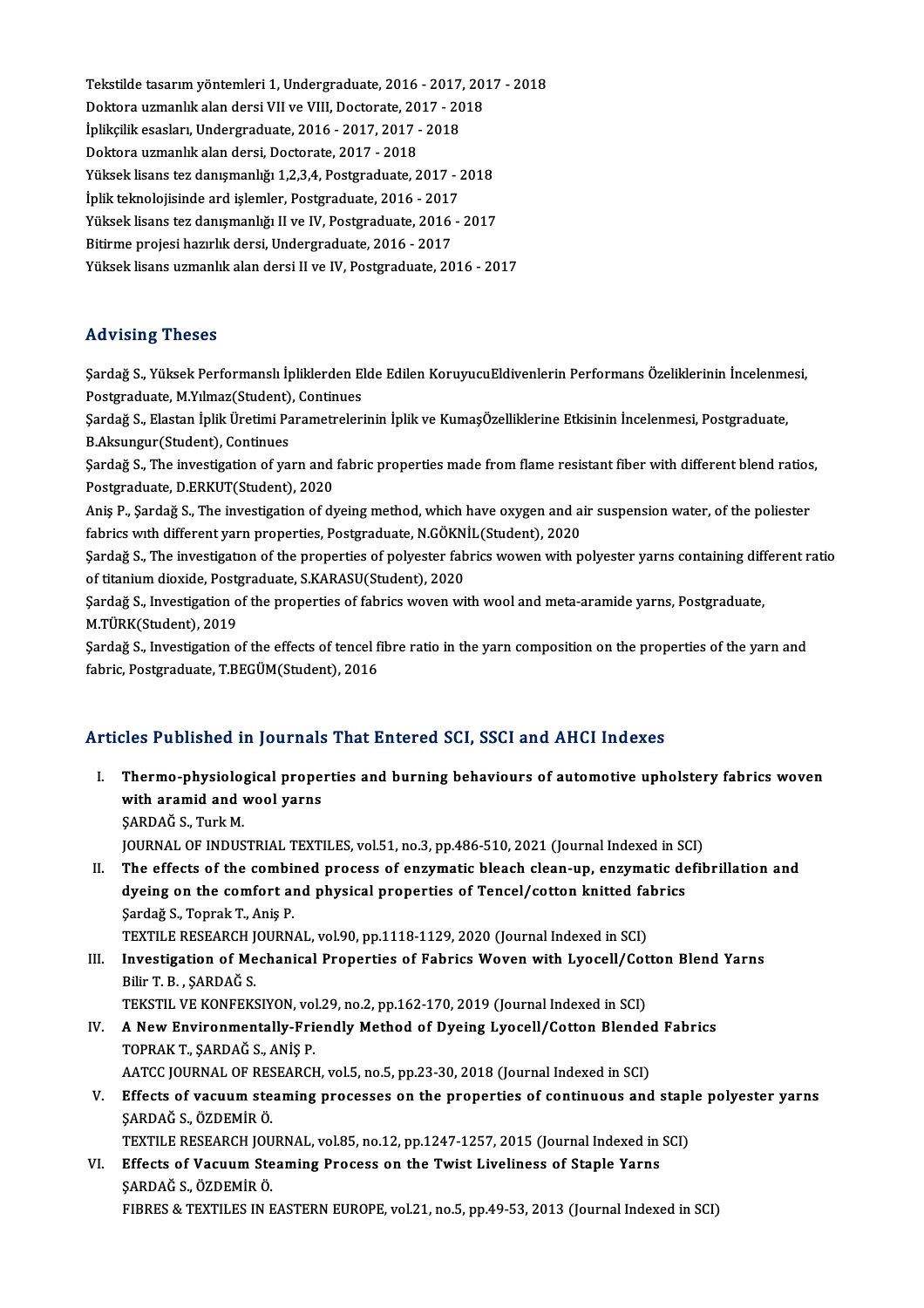VII. The effects of tandem and conventional vacuum steaming methods on the properties of yarns<br>SARRAČ S. ÖZREMIR Ö ŞARDAĞS.,ÖZDEMİRÖ. The effects of tandem and conventional vacuum steaming methods on the pr<br>SARDAĞ S., ÖZDEMİR Ö.<br>TEXTILE RESEARCH JOURNAL, vol.82, no.2, pp.183-194, 2012 (Journal Indexed in SCI)<br>THE EFFECTS OF VACUUM STEAMING PROGESS RARAME

TEXTILE RESEARCH JOURNAL, vol.82, no.2, pp.183-194, 2012 (Journal Indexed in SCI)

## VIII. THE EFFECTS OF VACUUM STEAMING PROCESS PARAMETERS ON TENACITY PROPERTIES OF COTTON<br>AND VISCOSE YARNS

SARDAĞ S., ÖZDEMİR Ö., KANIK M. AND VISCOSE YARNS<br>ŞARDAĞ S., ÖZDEMİR Ö., KANIK M.<br>TEKSTIL VE KONFEKSIYON, vol.21, no.4, pp.343-348, 2011 (Journal Indexed in SCI)<br>The Effect of Voquum Steaming Brossesse on Physical and Dysobility Bron

IX. The Effect of Vacuum Steaming Processes on Physical and Dyeability Properties of Polyamide 6<br>Yarns TEKSTI<br>The Ef<br>Yarns<br>SARDA Yarns<br>ŞARDAĞ S., KANIK M., ÖZDEMİR Ö.<br>TEXTILE RESEARCH JOURNAL, vol.80, no.15, pp.1531-1539, 2010 (Journal Indexed in SCI)<br>The effects of best setting on the properties of polyester (vissess blanded verne

ŞARDAĞS.,KANIKM.,ÖZDEMİRÖ.

SARDAĞ S., KANIK M., ÖZDEMİR Ö.<br>TEXTILE RESEARCH JOURNAL, vol.80, no.15, pp.1531-1539, 2010 (Journal Indexed in SCI)<br>X. The effects of heat-setting on the properties of polyester/viscose blended yarns<br>SARDAČ S. ÖZDEMİR Ö. TEXTILE RESEARCH JOURNAL, v<br>The effects of heat-setting o<br>ŞARDAĞ S., ÖZDEMİR Ö., Kara I.<br>FIRDES & TEVTU ES IN EASTERI X. The effects of heat-setting on the properties of polyester/viscose blended yarns<br>SARDAĞ S., ÖZDEMİR Ö., Kara I.<br>FIBRES & TEXTILES IN EASTERN EUROPE, vol.15, no.4, pp.50-53, 2007 (Journal Indexed in SCI)

## Articles Published in Other Journals

rticles Published in Other Journals<br>I. Meta-aramid/Yün Karışımı Dokuma Kumaşların Mukavemet ve Eğilme Özelliklerinin İncelenmesi<br>SARDAĞ S. Türk m stes 1 astroned 1:<br>Meta-aramid/Yün<br>ŞARDAĞ S., Türk m.<br>Tekstil ve Mühendis Meta-aramid/Yün Karışımı Dokuma Kumaşların Mukavemet ve Eğilme Özellikl<br>ŞARDAĞ S., Türk m.<br>Tekstil ve Mühendis, vol.26, no.113, pp.14-24, 2019 (Other Refereed National Journals)<br>TENGEL VE RAMILK KARISIMLI İRLİRI RRİN REREO

ŞARDAĞ S., Türk m.<br>Tekstil ve Mühendis, vol.26, no.113, pp.14-24, 2019 (Other Refereed National Journals)<br>II. TENCEL VE PAMUK KARIŞIMLI İPLİKLERİN PERFORMANS ÖZELLİKLERİNİN İNCELENMESİ<br>BİLİR T. B. , SARDAĞ S. Tekstil ve Mühendis, vo<br>TENCEL VE PAMUK I<br>BİLİR T. B. , ŞARDAĞ S.<br>Uludağ University Iourr TENCEL VE PAMUK KARIŞIMLI İPLİKLERİN PERFORMANS ÖZELLİKLERİNİN İNCELENMESİ<br>BİLİR T. B. , ŞARDAĞ S.<br>Uludağ University Journal of The Faculty of Engineering, vol.22, no.1, pp.13-18, 2017 (Other Refereed National<br>Journale) BİLİR T. B<br>Uludağ Un<br>Journals)<br>Fentari İ

Uludağ University Journal of The Faculty of Engineering, v<br>Journals)<br>III. Fantazi İpliklere Uygulanan Kalite Kontrol Testleri<br>CEVENE K. SAPDAĞ S

Journals)<br>F<mark>antazi İpliklere Uygu</mark><br>ÇEVEN E. K. , ŞARDAĞ S.<br>Uludağ Üniversitesi Müh ÇEVEN E.K., ŞARDAĞ S.

Uludağ Üniversitesi Mühendislik Fakültesi Dergisi, vol.22, no.1, pp.1-12, 2017 (Refereed Journals of Other<br>Institutions) Uludağ Üniversitesi Mühendislik Fakültesi Dergisi, vol.22, no.<br>Institutions)<br>IV. Effects of Twisting Methods on Plied Yarn Properties<br>ÖZDEMIR Ö SARDAĞ S. KALAQĞLUE

Institutions)<br>Effects of Twisting Methods on Pli<br>ÖZDEMİR Ö., ŞARDAĞ S., KALAOĞLU F.<br>INDIAN JOUPMAL OF FIPPE & TEYTU E Effects of Twisting Methods on Plied Yarn Properties<br>ÖZDEMİR Ö., ŞARDAĞ S., KALAOĞLU F.<br>INDIAN JOURNAL OF FIBRE & TEXTILE RESEARCH, vol.31, pp.394-400, 2006 (Refereed Journals of Other<br>Institutione) ÖZDEMİR Ö.,<br>INDIAN JOUF<br>Institutions)<br>İnliklanda V INDIAN JOURNAL OF FIBRE & TEXTILE RESEARCH, vol.31, pp.394-400, 2006 (Refer<br>Institutions)<br>V. İpliklerde Vakumlu Buharlama İşlemleri Uygulama Alanları ve Gelişmeler<br>ÖZDEMİR Ö. SARDAĞ S.

# Institutions)<br>İpliklerde Vakumlu Bı<br>ÖZDEMİR Ö., ŞARDAĞ S.<br>PAMIKKALE UNIVERSI' İpliklerde Vakumlu Buharlama İşlemleri Uygulama Alanları ve Gelişmeler<br>ÖZDEMİR Ö., ŞARDAĞ S.<br>PAMUKKALE UNIVERSITY JOURNAL OF ENGINEERING SCIENCES-PAMUKKALE UNIVERSITESI MUHENDISLIK<br>PILIMI EPLDERCISL VOL11 no.2, nn.229,248,

ÖZDEMİR Ö., ŞARDAĞ S.<br>PAMUKKALE UNIVERSITY JOURNAL OF ENGINEERING SCIENCES-PAMUKKALE UNIVER:<br>BILIMLERI DERGISI, vol.11, no.2, pp.239-248, 2005 (Other Refereed National Journals) BILIMLERI DERGISI, vol.11, no.2, pp.239-248, 2005 (Other Refereed National Journals)<br>Books & Book Chapters

ooks & Book Chapters<br>I. ITMA 2015' de Kısa Lif İplik Teknolojisinde kullanılan cer, fitil, ring iplik makineleri ve iplikhane<br>kontrol sistemlerindeki selismeler kontrol sistemlerindeki gelişmeler<br>ITMA 2015'de Kısa Lif İplik Tekno<br>SARDAČS ÖZDEMİRÖ kontrol sistemlerindeki gelişmeler<br>SARDAĞ S., ÖZDEMİR Ö.

in: ITMA 2015 TEKSTİL MAKİNELERİ Butekom Teknolojik Değerlendirme Raporu, Prof.Dr.Yusuf ULCAY, Şengül ŞARDAĞ S., ÖZDEMİR Ö.<br>in: ITMA 2015 TEKSTİL MAKİNELERİ Butekom Te<br>TEKE, Editor, butekom, Bursa, pp.118-127, 2016<br>ITMA 2015'uy de kısa lif inlik teknolojisinde in: ITMA 2015 TEKSTİL MAKİNELERİ Butekom Teknolojik Değerlendirme Raporu, Prof.Dr.Yusuf ULCAY, Şengül<br>TEKE, Editor, butekom, Bursa, pp.118-127, 2016<br>II. ITMA 2015'xx de kısa lif iplik teknolojisinde kullanılan harman-halla

TEKE, Editor, butekom, Bursa, p<br>ITMA 2015'xx de kısa lif ipl<br>makinelerindeki gelişmeler<br>SAPDAČ S. ÖZDEMİP Ö ITMA 2015'xx de kısa<br>makinelerindeki geliş<br>ŞARDAĞ S., ÖZDEMİR Ö.<br>in: ITMA 2015 TEKSTİL İ

makinelerindeki gelişmeler<br>ŞARDAĞ S., ÖZDEMİR Ö.<br>in: ITMA 2015 TEKSTİL MAKİNELERİButekom teknolojik değerlendirme raporu, Prof.dr.Yusuf ulcay, şengül teke,<br>Editor, Burca tekstil ve konfeksiven AB.CE merkezi, Burca, nn 141, ŞARDAĞ S., ÖZDEMİR Ö.<br>in: ITMA 2015 TEKSTİL MAKİNELERİButekom teknolojik değerlendirme rapo<br>Editor, Bursa tekstil ve konfeksiyon AR-GE merkezi, Bursa, pp.141-150, 2016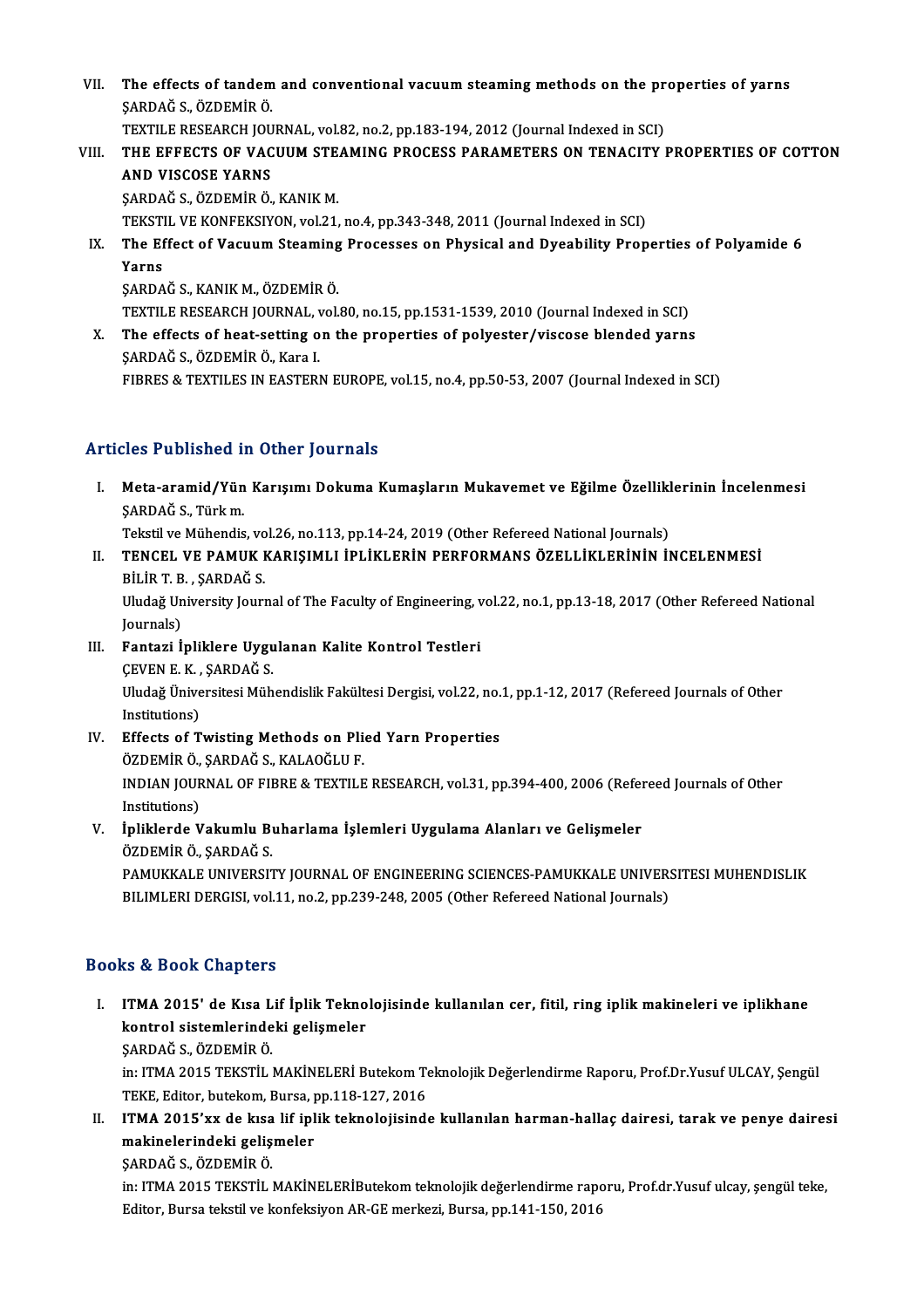## Refereed Congress / Symposium Publications in Proceedings

efereed Congress / Symposium Publications in Proceedings<br>I. Farklı Oranlarda Pamuk, Tencel ve Meta-Aramid İçeren Güç Tutuşur ÖrmeKumaşların Mukavemet ve<br>Konfor Örelliklerinin İngelemmesi rood dongrood / by mpoorum I<br>Farklı Oranlarda Pamuk, Tencel ve<br>Konfor Özelliklerinin İncelenmesi Farklı Ora<br>Konfor Öz<br>ŞARDAĞ S. Konfor Özelliklerinin İncelenmesi<br>ŞARDAĞ S.<br>Ulusal Çukurova Tekstil Kongresi (UÇTEK), Turkey, 26 - 27 September 2019, pp.1-8

## \$ARDAĞ S.<br>Ulusal Çukurova Tekstil Kongresi (UÇTEK), Turkey, 26 - 27 September 2019, pp.1-8<br>II. Investigation of the comfort properties of knitted fabrics made from aramid blended yarns<br>SARDAČ S Ulusal Çuk<mark>ı</mark><br>Investigat<br>ŞARDAĞ S. Investigation of the comfort properties of knitted fabrics made from ara<br>SARDAĞ S.<br>International Congress on Engineering and Architecture, 14 - 16 November 2018<br>Yoni Bejanara Sakilagik Lifindan Olysan Örme Kumasların Yıkam

- ŞARDAĞ S.<br>International Congress on Engineering and Architecture, 14 16 November 2018<br>III. Yeni Rejenere Selülozik Lifinden Oluşan Örme Kumaşların Yıkama Sonrası Kullanım Davranışlarının<br>İncelenmesi International<br>Yeni Rejenei<br>İncelenmesi<br>SARDAČ S Yeni Rejei<br>İncelenme<br>ŞARDAĞ S.<br>ISAS 2019
	-

İncelenmesi<br>ŞARDAĞ S.<br>ISAS 2018-Winter International Symposium on Innovative Approaches in Scientific Studies, 30 November - 02<br>Desember 2018 ŞARDAĞ S.<br>ISAS 2018-Winte<br>December 2018<br>Katan ve Katan ISAS 2018-Winter International Symposium on Innovative Approaches in Scientific Studies, 30 November - 02<br>December 2018<br>IV. Keten ve Keten Karışımı İpliklerden Üretilen Örme Kumaşların Konfor Özelliklerinin İncelenmesi<br>Sar

December 2018<br>**Keten ve Keten Kar**<br>Şardağ S., Çeven E. K.<br>2 Uluslararası Tekstil Keten ve Keten Karışımı İpliklerden Üretilen Örme Kumaşların Konfor Özelliklerinin İncelenmesi<br>Şardağ S., Çeven E. K.<br>2.Uluslararası Tekstil Teknolojisi Ve Kimyasındaki Son Gelişmeler Sempozyumu, Bursa, Turkey, 4 - 06 May

Sardağ S., Ç<br>2.Uluslarar<br>pp.94-102<br>A Now Mo 2.Uluslararası Tekstil Teknolojisi Ve Kimyasındaki Son Gelişmeler Sempozyumu, Bursa, Turkey, 4 - 06 May 2017,<br>pp.94-102<br>V. A New Method For Manufacturing Of Fancy Yarn: Fancy Yarn Production With Flocking Technique<br>ÖZDEMİR

pp.94-102<br>A New Method For Manufacturing Of Fancy Yaı<br>ÖZDEMİR Ö., KANIK M., ŞARDAĞ S., GENÇ A., GENÇ A.<br>YII th International Ismir Textile and Annarel Sumne A New Method For Manufacturing Of Fancy Yarn: Fancy Yarn Produ<br>ÖZDEMİR Ö., KANIK M., ŞARDAĞ S., GENÇ A., GENÇ A.<br>XIII th International Izmir Textile and Apparel Symposium, 2 - 05 April 2014<br>Fantazi İnlik Ünatimi İsin Yani

ÖZDEMİR Ö., KANIK M., ŞARDAĞ S., GENÇ A., GENÇ A.<br>XIII th International Izmir Textile and Apparel Symposium, 2 - 05 April 2014<br>VI. Fantezi İplik Üretimi İçin Yeni Bir Yöntem: Floklama Tekniği İle Fantezi İplik Üretimi<br>ÖZ XIII th International Izmir Textile and Apparel Symposium, 2 - 05 April 2014<br>Fantezi İplik Üretimi İçin Yeni Bir Yöntem: Floklama Tekniği İle Fantezi İplik Ür<br>ÖZDEMİR Ö., KANIK M., ŞARDAĞ S., GENÇ A.<br>XIII. Uluslararası İzm Fantezi İplik Üretimi İçin Yeni Bir Yöntem: Floklama Tekniği İle Fantezi İplik Üre<br>ÖZDEMİR Ö., KANIK M., ŞARDAĞ S., GENÇ A.<br>XIII. Uluslararası İzmir Tekstil ve Hazır Giyim Sempozyumu, 2 - 05 April 2014, pp.296-297<br>Floklu Y

VII. Floklu Yüzeylerin Otomotiv Endüstrisinde Kullanımı Ve Sağladığı Avantajlar KANIKM.,ŞARDAĞS.,ÖZDEMİRÖ. OTEKON2012-6.OtomotivTeknolojileriKongresi,Turkey,4 -05 June 2012

### Supported Projects

Aniş P., Şardağ S., TUBITAK Project, Yeni ve Çevreci Teknolojilerin Reaktif Boyama Sonrası Yıkamada ve Atık Suyun Deklorizasyonunda Kullanımı, 2019 - 2020 Aniş P., Şardağ S., TUBITAK Project, Yeni ve Çevreci Teknolojilerin Reaktif Boyama Sonrası Yıkamada ve Atık Suyun<br>Deklorizasyonunda Kullanımı, 2019 - 2020<br>Şardağ S., Çeven E. K. , Project Supported by Higher Education Inst

Deklorizasyonunda Kullanımı, 2019 - 2020<br>Şardağ S., Çeven E. K. , Project Supported by Higher Ed<br>YÖNELİK ALT YAPININ GELİŞTİRİLMESİ, 2016 - 2016<br>SAPDAĞ S. Project Supported bu Higher Education Inc Şardağ S., Çeven E. K. , Project Supported by Higher Education Institutions, İPLİK KALİTE ÖZELLİKLERİNİN TI<br>YÖNELİK ALT YAPININ GELİŞTİRİLMESİ, 2016 - 2016<br>ŞARDAĞ S., Project Supported by Higher Education Institutions, Ten

YÖNELİK ALT YAPININ GELİŞTİRİLMESİ, 2016 - 2016<br>ŞARDAĞ S., Project Supported by Higher Education Institutions, Tencel ve Karışımı İpliklerin Dokuma Kumaş<br>Özelliklerine Etkilerinin İncelenmesi, 2014 - 2015 ŞARDAĞ S., Project Supported by Higher Education Institutions, Tencel ve Karışımı İpliklerin Dokuma Kumaş<br>Özelliklerine Etkilerinin İncelenmesi, 2014 - 2015<br>Özdemir Ö., Kanık M., Şardağ S., TUBITAK Project, Prototip Flokla

Özelliklerine Etkilerinin İncelenmesi, 2014 - 2015<br>Özdemir Ö., Kanık M., Şardağ S., TUBITAK Project, Prototip Floklama Makinesi Tasarımı ve Flok İplik Üretimi, 20<br>Özdemir Ö., Kanık M., Şardağ S., TUBITAK Project, Vakumlu B Özdemir Ö., Kanık M., Şarda<br>Özdemir Ö., Kanık M., Şarda<br>Araştırılması, 2006 - 2007 Araştırılması, 2006 - 2007<br>Patent

**Patent**<br>Kanık M., Özdemir Ö., Şardağ S., Flocking Machine for Manufacturing Yarn with Special Effects , Patent, CHAPTER D<br>Textile: Paper, The Invention Pegistration Number: TP 201610476 P. Standard Pegistration, 2019 r acorre<br>Kanık M., Özdemir Ö., Şardağ S., Flocking Machine for Manufacturing Yarn with Special Effects , Pate<br>Textile; Paper, The Invention Registration Number: TR 201610476 B , Standard Registration, 2019 Textile; Paper, The Invention Registration Number: TR 201610476 B , Standard Registration, 2019<br>Citations

Total Citations (WOS):27